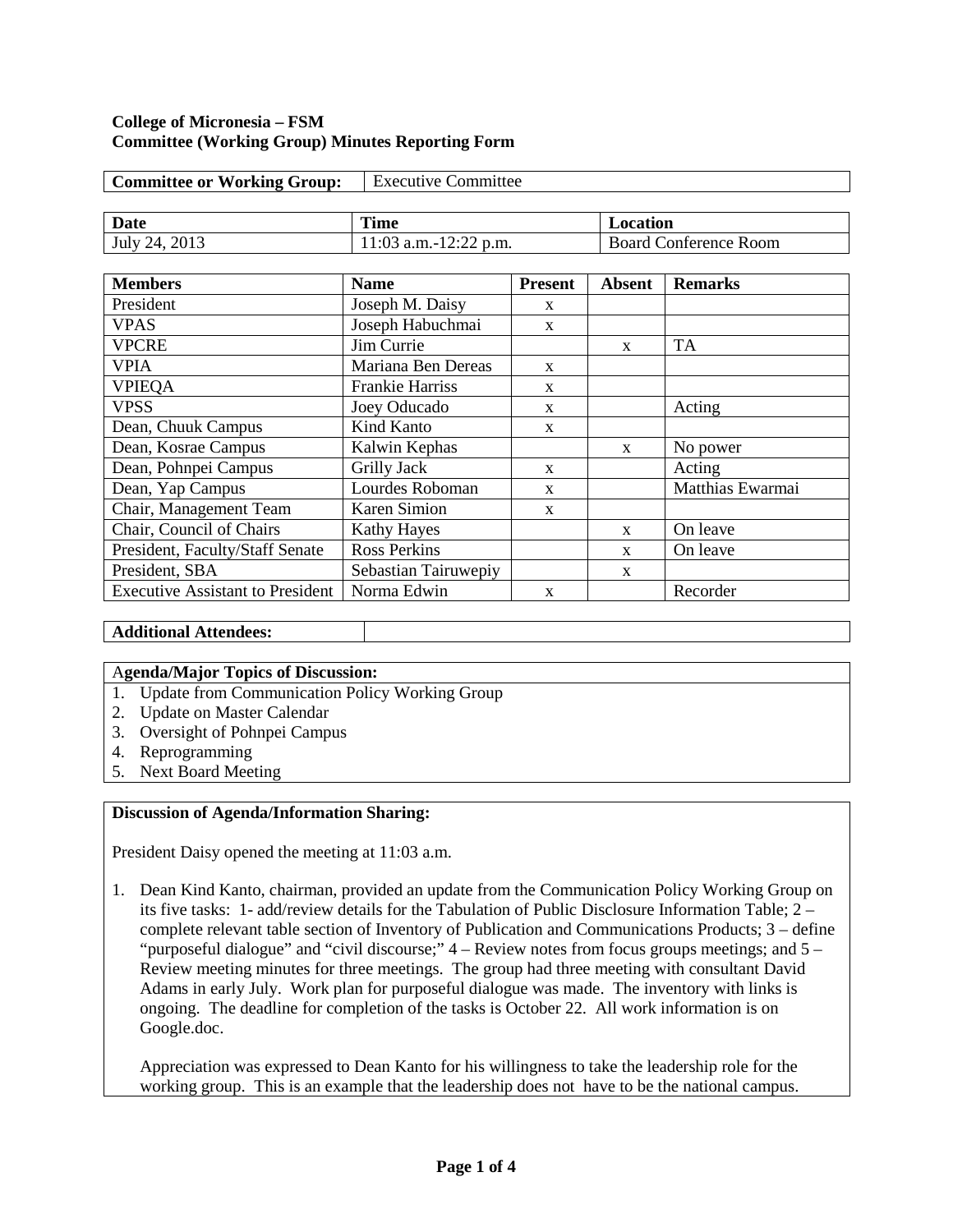- 2. VP Harriss provided an update on the Master Calendar. A link to Google.doc was sent out in May for inputting information on the Master Calendar. VPs met and agreed on what should be on the calendar. All were asked to double check the link to ensure what should be on is there. Items should be at a high level. The goal is to have one large document and be able to see the multi-years of the strategic plan laid out. The deadline for completion of the calendar is the end of September. Director of IRPO Jimmy Hicks is now taking the lead on this. President Daisy explained there are no plans for a summit this year; but maybe a fiscal summit next year. The Beca study should provide us with information on our facilities; maybe we can focus on facilities in August.
- 3. President Daisy provided an update on oversight of Pohnpei campus. The Dean of Pohnpei campus position has been vacant for about a year. A search last fall was inconclusive. Discussions then began on bringing the campuses together and avoiding duplication for greater efficiencies and an acting Dean was designated. Pohnpei campus management team (MT) discussed how to bring the campuses together without sacrificing quality. A memo from MT in May recommended foregoing the Dean position and giving the oversight responsibilities to a designated person. The logic of having the Director of Career and Technical Education located at the national campus while the programs were at Pohnpei campus was raised. Since Grilly has done well as acting Dean and led the thinking of coming together, he, as Director of Career and Technical Education, will be relocated to Pohnpei campus and given the responsibility for oversight at Pohnpei campus. Like the situation with Lourdes, we will pilot the change and assess in six months. **VP Habuchmai moved and VP Harriss seconded that EC endorses the plan for the Director of Career and Technical Education assume the administrative responsibilities for Pohnpei campus. The motion passed unanimously.** EC endorsement was sought because this move is outside the normal process and came from the Pohnpei Campus MT.
- 4. The Comptroller's communication about deadline for end of fiscal year spending usually creates reprogramming requests. It is not responsible to spend the money because it is there; if not spent, the money goes into the fund balance and stays in the college. The Deans and VPS were asked to scrutinize reprogramming request to see if it is essential and critical or if it better serves to go back to the fund balance (meaning of signature). VP Harriss further suggested that a memo be required with reprogramming requests explaining why money is being reallocated and what outcome it would be supporting. This is line with being responsible stewards. The current reprogramming request form does not require much information. VP Dereas suggested that requests from the campuses go through respective offices for their endorsement as they are more familiar with the work at hand. VPs must be more attentive before forwarding requests to the President. **VP Harriss moved and Acting VP Oducado seconded that all requests for reprogramming be accompanied by a memo explaining the reason for reprogramming and what outcome or goal it would support. The motion passed unanimously.** This practice will help the budget preparation process.

Similarly for TAs, essential information should be provided and VPs attentive to costs and linkage to goals. This is how we can generate additional resources; the fund balance is for the collective good.

Attention was also requested for the website. Information should be current and accurate. If a change is made, ensure change is made in connected areas.

5. The next Board meeting is on September 9-10. The prior week will be very busy. The PPEC presidents will be having their meeting September 5-6. The ALOs from PPEC institutions may also be meeting at the same time. Dr. Beno, President of ACCJC, will be coming for the meeting. Convocation is scheduled for the afternoon of the 6th at 3:00 in the practice gym. Academic regalia will be required. If response from invited guests is huge, we may change the venue. A dinner is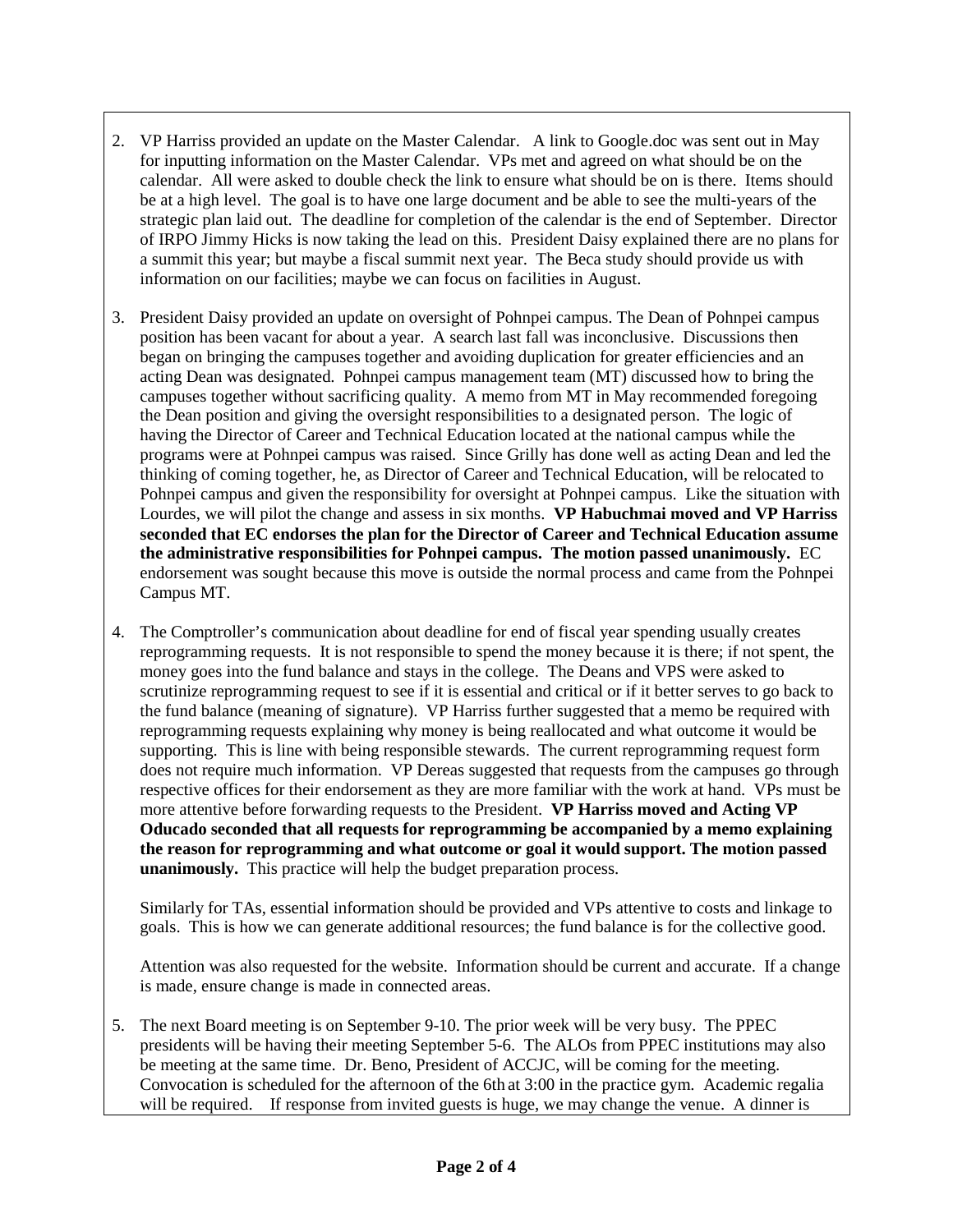planned the evening of  $6<sup>th</sup>$  for VIPs and invited guests, probably at Cliff. A fundraising dinner is planned for the  $7<sup>th</sup>$ .

Celebration of reaffirmation of accreditation, outside of the Convocation, will be planned for faculty and staff hopefully when the Regents are here, maybe at PCR. Funds will be provided to the state campuses so they can do the same. Dates have not been set yet. Plans also include doing something for students on campus like a cookout to acknowledge their interaction with the visiting team and to accreditation.

The timeline for the next Board meeting was discussed. Items for the meeting include updates on the Beca study, investment, and accreditation; and report on COMET regarding some procedural issues that were raised. The Beca study is on target to be completed by the end of September. A report on the study will be presented to the Board in January.

President Daisy is looking forward to the year. We have lots to be thankful for: good Board; good relationship with the leadership; FMI as training center; the Foundation when up and running – do fundraising; when Beca study completed back to JEMCO for frozen funds; and; and a bold and aggressive plan with NDOE for teachers. President Mori has asked how collectively can we improve education and recoup the decrement. We must link career technical education to laboratory school, run by our faculty and center for entrepreneurship. President Daisy was invited to Japan for the FSM  $-$ Japan  $20<sup>th</sup>$ anniversary; he will be working with Floyd and Ambassador Sato on potential partners.

The old washers and dryers from the residence halls are open for bidding. New coin-operated industrial washers and dryers have been installed and has generated \$3,500. This will be kept in a separate account for maintenance and utilities. Separate accounts should also be maintained for IT and TCO to monitoring.

VP Harriss said keeping separate accounts to track funding generated from inquiry by students at Chuuk Campus on what happens to the fees that they pay. Whereabouts of the lab fees for the scuba diving class was raised; the course will not be offered because new equipment is needed but funds are not available. President Daisy asked for an estimate of what is needed; the course will run this fall.

VP Harriss moved and VP Dereas seconded that the meeting be adjourned. The meeting adjourned at. 12:22 p.m.

# **Comments/Upcoming Meeting Date & Time/Etc.:**

## **Handouts/Documents Referenced:**

Preparation Timeline for Next Board Meeting

| <b>College Web Site Link:</b> |  |  |
|-------------------------------|--|--|
| - -                           |  |  |

 $\blacksquare$ 

**Prepared by:** Norma Edwin **Date Distributed:** 8/5/13

#### **Approval of Minutes Process & Responses:**  $\blacksquare$